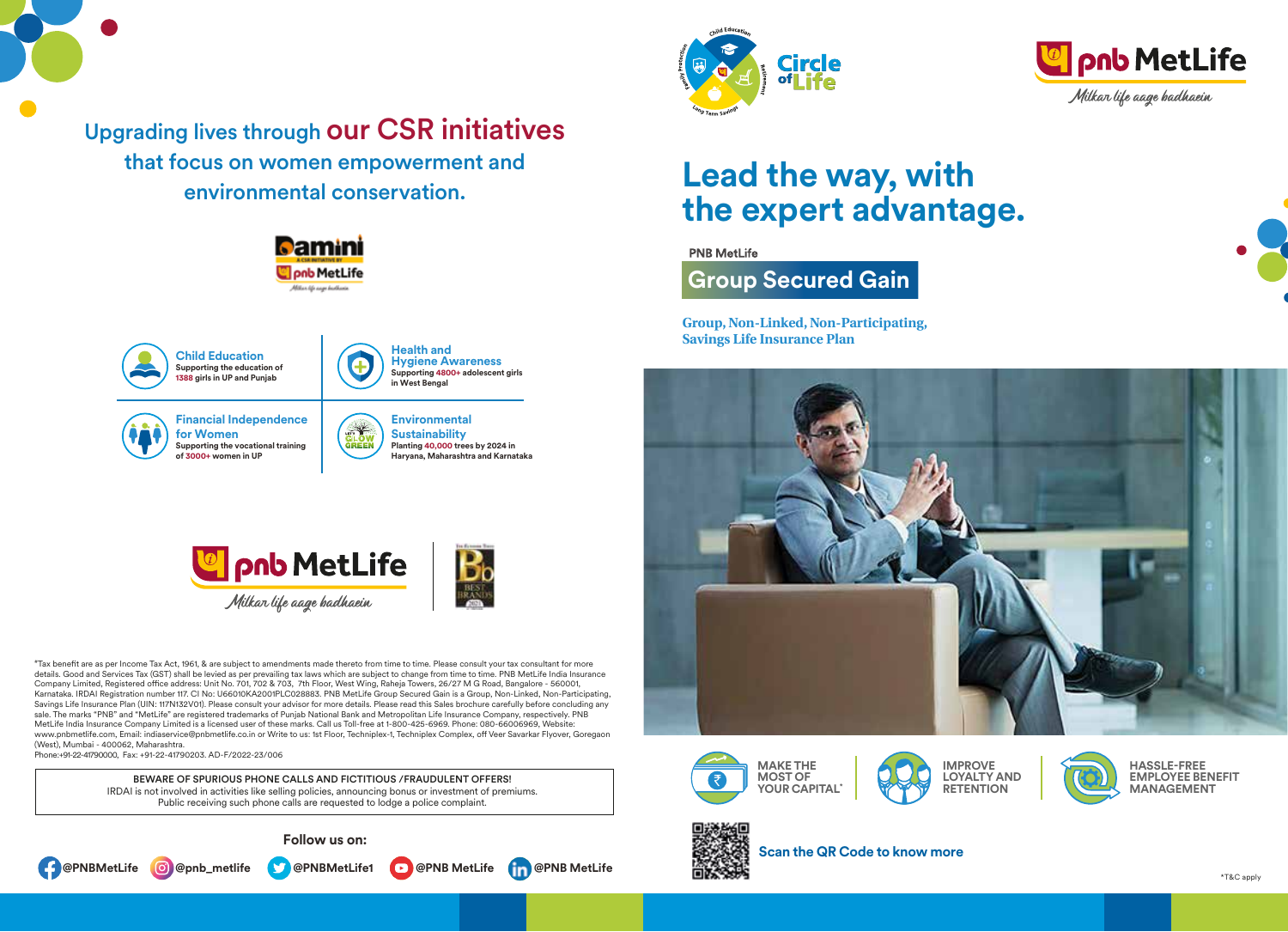**Group Secured Gain** 

**Group, Non-Linked, Non-Participating, Savings Life Insurance Plan**

## **WHY PNB METLIFE GROUP SECURED GAIN?**

In today's business environment, it has become increasingly important to attract and retain talent, and a company that cares goes an extra mile to enhance overall well being of its employees. Additionally, the current economic climate is making it impossible to motivate your employees with continuous increments. Under these circumstances, providing your employees and their families financial security can be a powerful motivator.

PNB MetLife Group Secured Gain falls perfectly into the category of providing financial security to employees and by enabling you to offer solutions for a better workplace, it helps by becoming a key differentiator when attracting talent.

This product offers a comprehensive solution for Employers to efficiently outsource the fund management of employee benefits like Gratuity, Leave Encashment, Post -retirement medical benefits (PRMBS) and other employee benefit and welfare scheme in an effective and integrated manner. These schemes can be in the nature of Defined Benefit or Defined Contribution as per scheme rules.

You can manage the policy as per Your requirements (specified in Scheme rules) as per the following options:

- Option 1: Pooled Level
- Option 2: Individual Level

This product is your solution if you are:

- An Employer/Trustee who wants to introduce these benefits for the first time
- An Employer/Trustee who has an in-house fund management for the above mentioned schemes and wishes to transfer the fund to a Life Insurance Company for professional management
- An Employer/Trustee who has above mentioned schemes managed by another life insurance company but is contemplating a switch over

The sponsor of the Scheme could be an Employer or Trust, that is managing any of the above schemes as per provision of the AS 15 (Revised).

**WHAT ARE THE SALIENT FEATURES OF PNB METLIFE GROUP SECURED GAIN & HOW THE POLICY WORKS?** 

The product is administered by crediting interest on an annual or quarterly basis as opted by the group policyholder. The interest rate declared will accrue at the end of every financial year or quarter of a financial year as opted by the group policyholder. The interest rate declared will be subject to a minimum rate of 0.1% per annum throughout the policy term.

Once declared, interest will also become part of the Fund.

### **YOUR BENEFITS WITH PNB METLIFE GROUP SECURED GAIN**

PNB MetLife Group Secured Gain comes with a mandatory risk cover of Rs.5000 per Member for which a mortality charge of Rs.5.00 p.a. per Member will be levied. If the Group Policyholder wants higher risk cover, the same may be arranged through a separate Group Term Life Product of the Company open for sale from time to time.

#### **On Death / Retirement / Resignation/ Termination or any other exit or event specified in scheme rules:**

For exits on account of death, retirement or any other exit or event allowed in accordance with the scheme rules as agreed at the inception of the contract with group policyholder, the Company shall make payments from the Fund, subject to availability of such funds, as per the terms of the scheme rules applicable to the member who is exiting.

Except for exits or provisions as allowed as per the scheme rules, no other withdrawals shall be allowed.

In the event of death of an Insured member, risk cover benefit of Rs. 5,000 over and above the fund value will be payable by the Company.

#### **Charges:**

There is a mortality charge of Rs.5.00 per annum per member for Rs.5,000 Sum Assured.

In case of complete surrender of the Scheme within three years from first issuance of the Policy, surrender charges will be applicable as mentioned hereunder in the Surrender section.

#### **Your Benefit Statements:**

At the end of each Financial Year you would receive your benefit statement which would include the total contribution paid, payout/withdrawals made and any applicable interest earnings.

#### **Policy / Scheme Term:**

Group Policy will be issued for minimum period of 1 year (annually renewable) and will continue until the balance available in the all the funds is adequate to recover charges and settle policy claims.

The Group Policyholder may provide additional Contribution at any point in time as per the funding required under the extant accounting standard governing the measurement of long-term employee benefits.

## **PREMIUM PAYING MODES**

The contributions towards the Fund can be paid in any number of installments as per scheme rules.

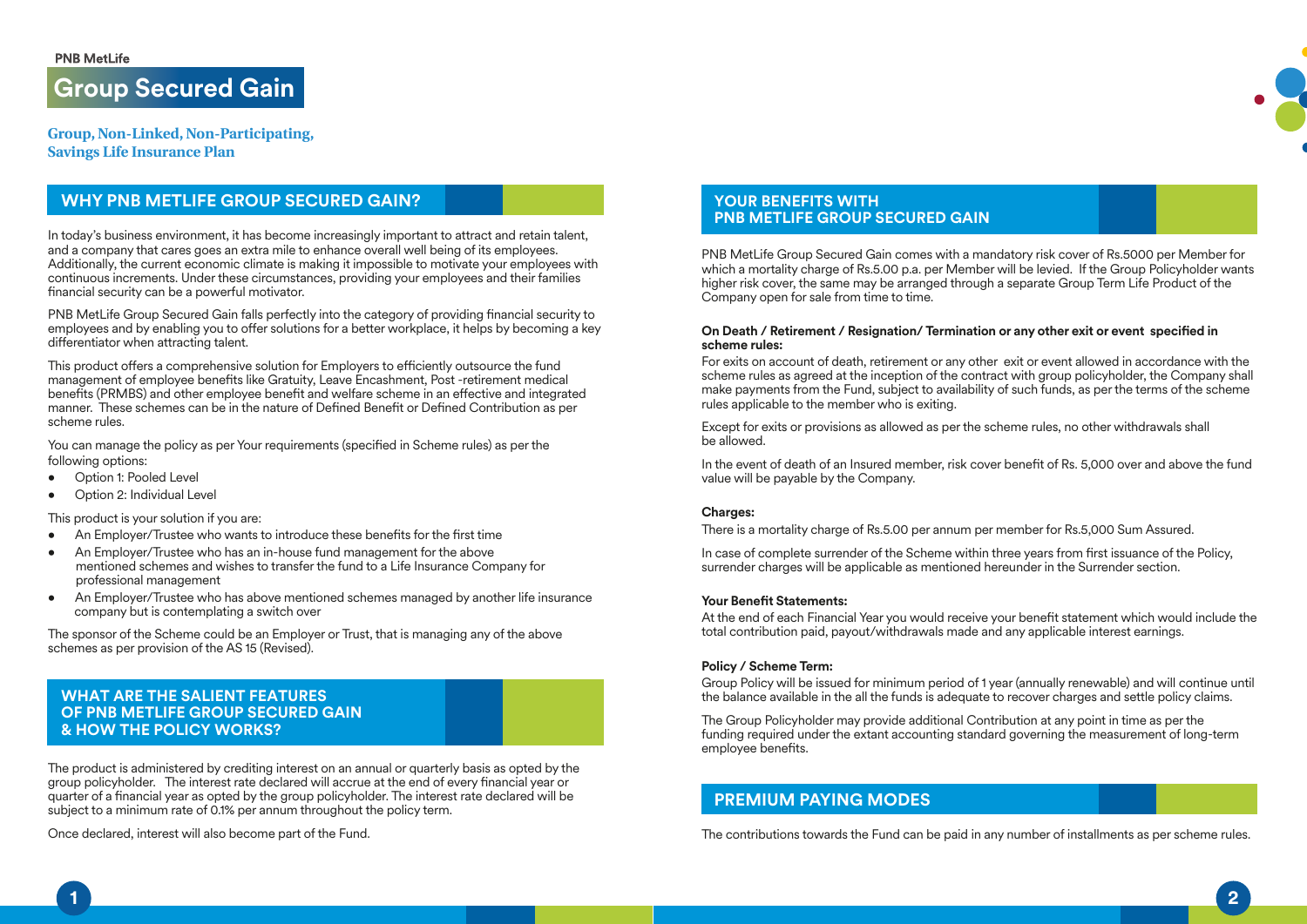### **ELIGIBILITY**

| Minimum Age at Entry <sup>1</sup>       | 18 Years                                                                                                           |
|-----------------------------------------|--------------------------------------------------------------------------------------------------------------------|
| Maximum Age at Entry <sup>1</sup>       | 80 Years                                                                                                           |
| <b>Maximum Maturity Age<sup>1</sup></b> | As defined in the Employer's Scheme Rules for each group policy subject to<br>a max. of 99 years age last birthday |
| <b>Minimum Contribution</b>             | Rs. 100,000                                                                                                        |
| <b>Minimum Sum Assured</b>              | Rs. 5,000 per Life                                                                                                 |
| <b>Maximum Sum Assured</b>              | Rs. 5,000 per Life. Maximum Sum Assured for each group will be subject to<br>Board Approved Underwriting Policy    |
| <b>Minimum Group size</b>               | Minimum group size is 10 Employees                                                                                 |
| <b>Maximum Group size</b>               | No Limit                                                                                                           |
| <b>Minimum Policy Term</b>              | 1 Year                                                                                                             |

1 Age Last Birthday

## **OTHER PROVISIONS**

The Group Policy shall terminate if the scheme is surrendered or if the balance amount in the Group Policyholder's Fund is zero due to settlement of claims.

#### **Surrender:**

If the Group Policy is surrendered before completion of the first three Policy Years, the surrender value will be equal to the Fund Value of the Group Policy reduced by the Surrender Charges and the Market Value Adjustment (MVA). The Surrender Charges applicable will be 0.05% of the Fund Value subject to a maximum of Rs.500,000.

If the Group Policy is surrendered after the completion of three Policy Years, the surrender value will be equal to the Fund Value of the Policy reduced by the Market Value Adjustment (MVA). There is no Surrender Charge after the third policy year.

#### **Bulk Exit:**

- If the amount to be paid on total exits during the policy year exceeds 25% of the policy account values as at the beginning of the year, such transactions shall be treated as bulk exits, where exit shall be as per the scheme rules and
- Exit shall mean exit of the member from the group

**Market Value Adjustment** will be applicable for bulk exits and complete surrender and is calculated using the following formula:

Market Value Adjustment = Maximum of  $[0.1 -$ Market value of assets in respect of the policy Policy account value as at the beginning of the year

Payout in excess of 25% of policy account value (as at the beginning of the year) will be subject to Market Value Adjustments (MVA).

#### $\boxed{0}$ **LOAN**

No Loan allowed under the Policy



Suicide exclusion is not applicable for payment of death benefit offered in this Group Policy. The other benefit payments in the event of death of an Insured member shall be in accordance with the scheme rules as agreed at the inception of the contract with group policyholder.

## **GRACE PERIOD**

In accordance with the scheme rules as agreed at the inception of the contract with group policyholder.

## **TAX BENEFITS**

The tax benefits on the Group Policy shall be as per the prevailing tax laws in India and amendments thereto from time to time.

#### $\triangleq$ **FREE LOOK PROVISION**

You have a period of 15 days from the date of receipt of the Policy document to review the terms and conditions of this Policy. If you have any objection with the terms and conditions, then you have the option to return the Policy for cancellation stating the reasons for the objections, and shall be entitled to a refund of the Contributions paid subject to only a deduction of proportionate mortality charges for the period of the Cover and Stamp Duty charges. All rights of the member(s) under this Policy shall immediately stand extinguished at the cancellation of the Policy.